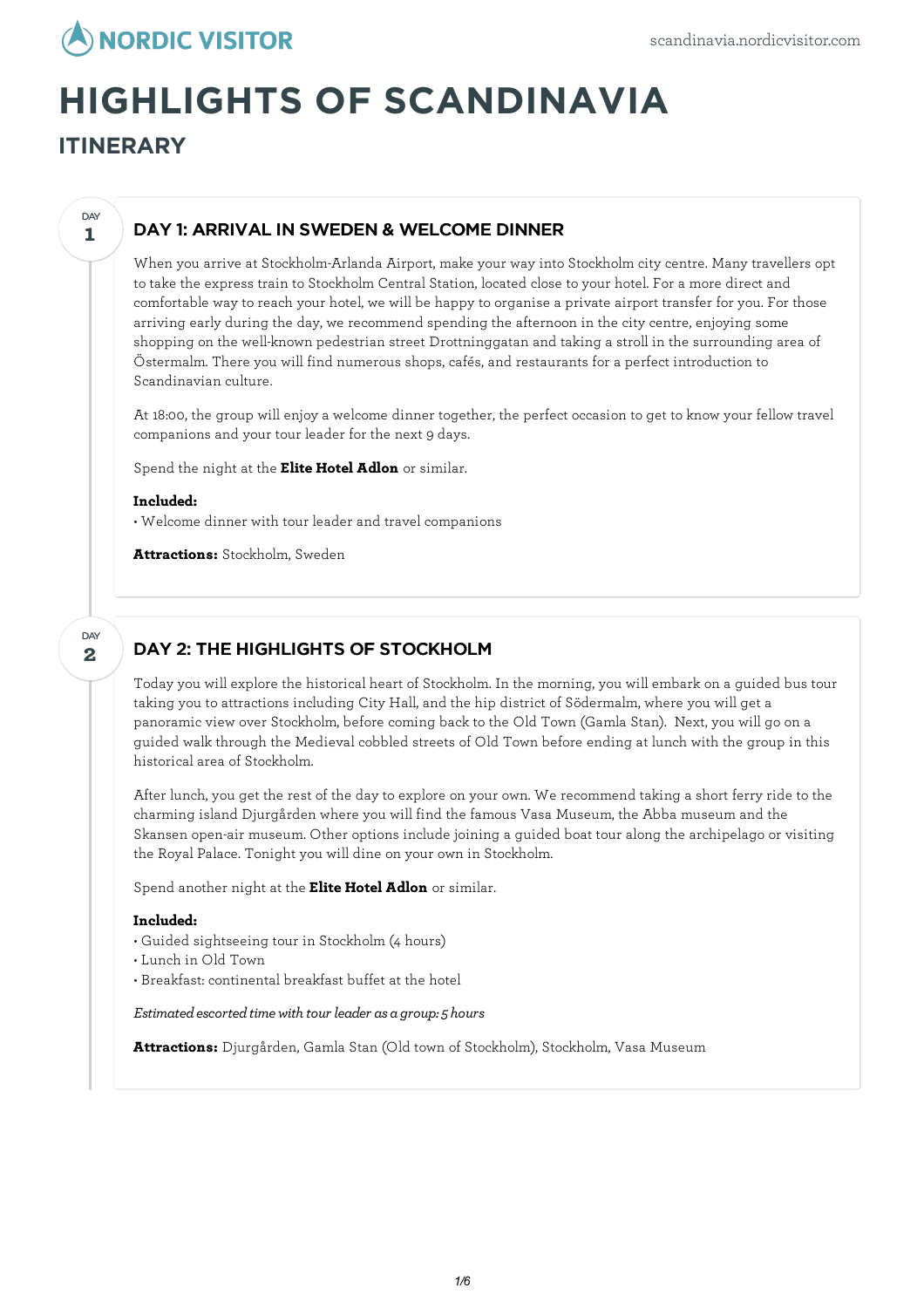## DAY 3: RAILWAY JOURNEY TO DENMARK & GUIDED WALKING TOUR

After breakfast, the group will head to Stockholm Central Station for a half-day train journey to Denmark. As you travel to your next Scandinavian destination, you'll be rewarded with the gorgeous scenery of the idyllic farmlands and forests of southern Sweden.

Once you've reached Copenhagen, the capital of Denmark, you will be transferred by bus to your hotel. There you will meet with your local guide who will take you on a walking tour around Copenhagen's main landmarks. You will stroll through the grand courtyard of the Amalienborg Palace, where the Danish Royal Guard stands watch day and night, see the impressive Frederiks Kirke, and the picturesque Nyhavn with its colourful, narrow houses lining the canal. You will also be treated to the local refreshment as part of the tour. After the walking tour, you will dine with the group.

Spend the night at the **Scandic Front Hotel** or similar.

#### **Included:**

**3** DAY

- Train from Stockholm to Copenhagen
- Bus transfer from Copenhagen train station to hotel
- Guided walking tour in Copenhagen including refreshments (3 hours)
- Breakfast: continental breakfast buffet at the hotel
- Dinner at a restaurant in Nyhavn

*Estimated escorted time with tour leader as a group: 10-11 hours (including train travel) Estimated travel duration:* 5 *hours by train* 

**Attractions:** Copenhagen, Frederiks Kirke Church, Nyhavn

*2/6*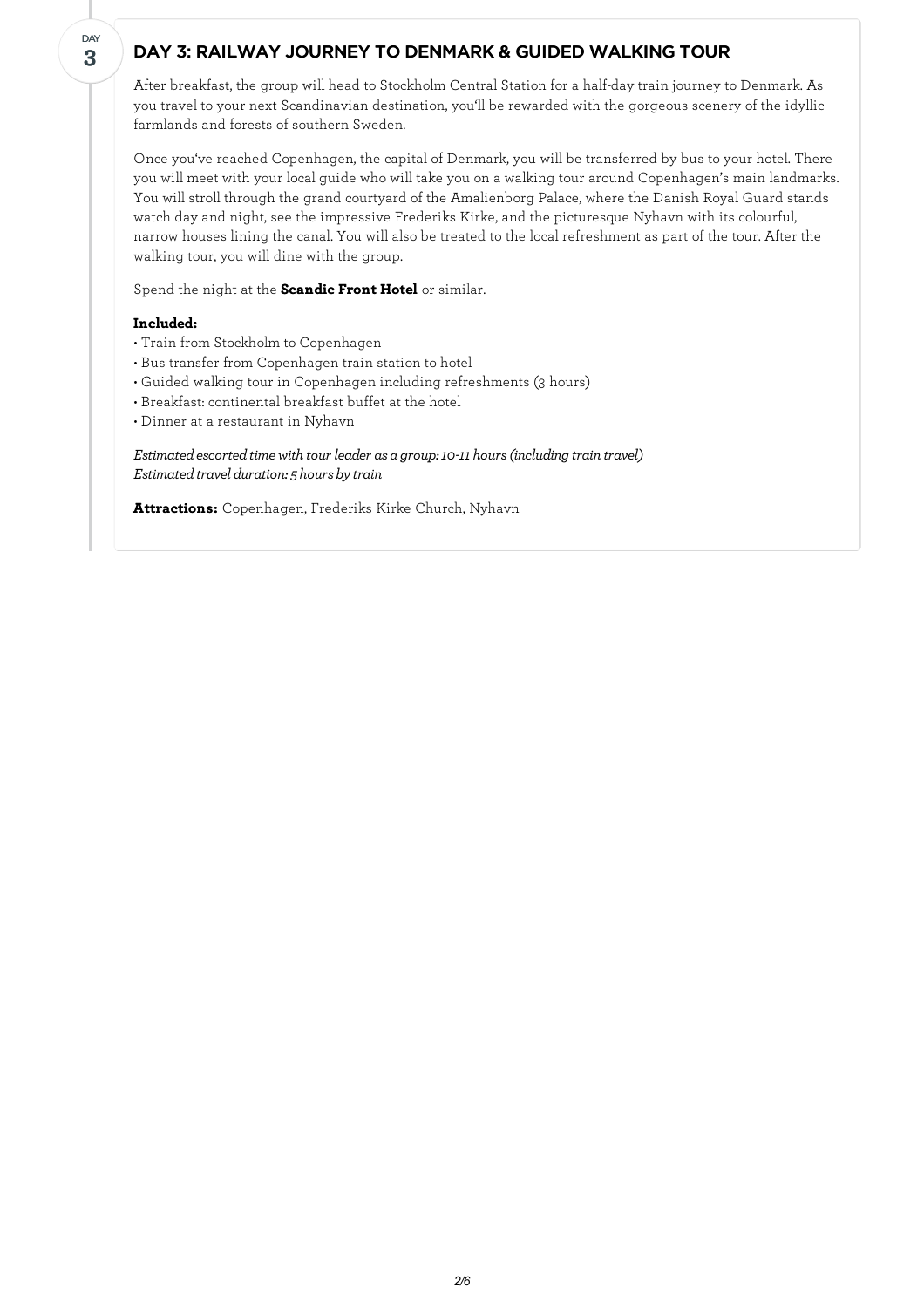## DAY 4: CASTLES & GARDENS OF THE DANISH CAPITAL

This morning you willenjoy a guided tour of the Renaissance-era Rosenborg Castle followed by a walk through the lush Botanical Garden. You will stop for lunch at the famous Torvehallerne food market – a favourite amongst local and visiting foodies. After lunch, you will get a different perspective of the city, with a short boat tour with views of Christiansborg Palace, the Royal Danish Opera House and the colourful Christianshavn Canal.

You'll then get the rest of the afternoon and evening to explore at your leisure. A perfect way to spend the afternoon and evening is visiting the famous Tivoli Gardens amusement park, which combines exotic architecture, nostalgic games and rides, as well as lights and music (entrance fee included). Tonight you will dine on your own.

Spend another night at the **Scandic Front Hotel** or similar.

## **Included:**

**4** DAY

- Guided tour of Rosenborg Castle (1 hour)
- Boat tour around the harbour & canals of Copenhagen (1 hour)
- Entrance to the Tivoli Gardens
- Breakfast: continental breakfast buffet at the hotel

*Estimated escorted time with tour leader as a group:* 6-7 *hours* 

**Attractions:** Copenhagen, Denmark, Rosenborg Castle, Tivoli Gardens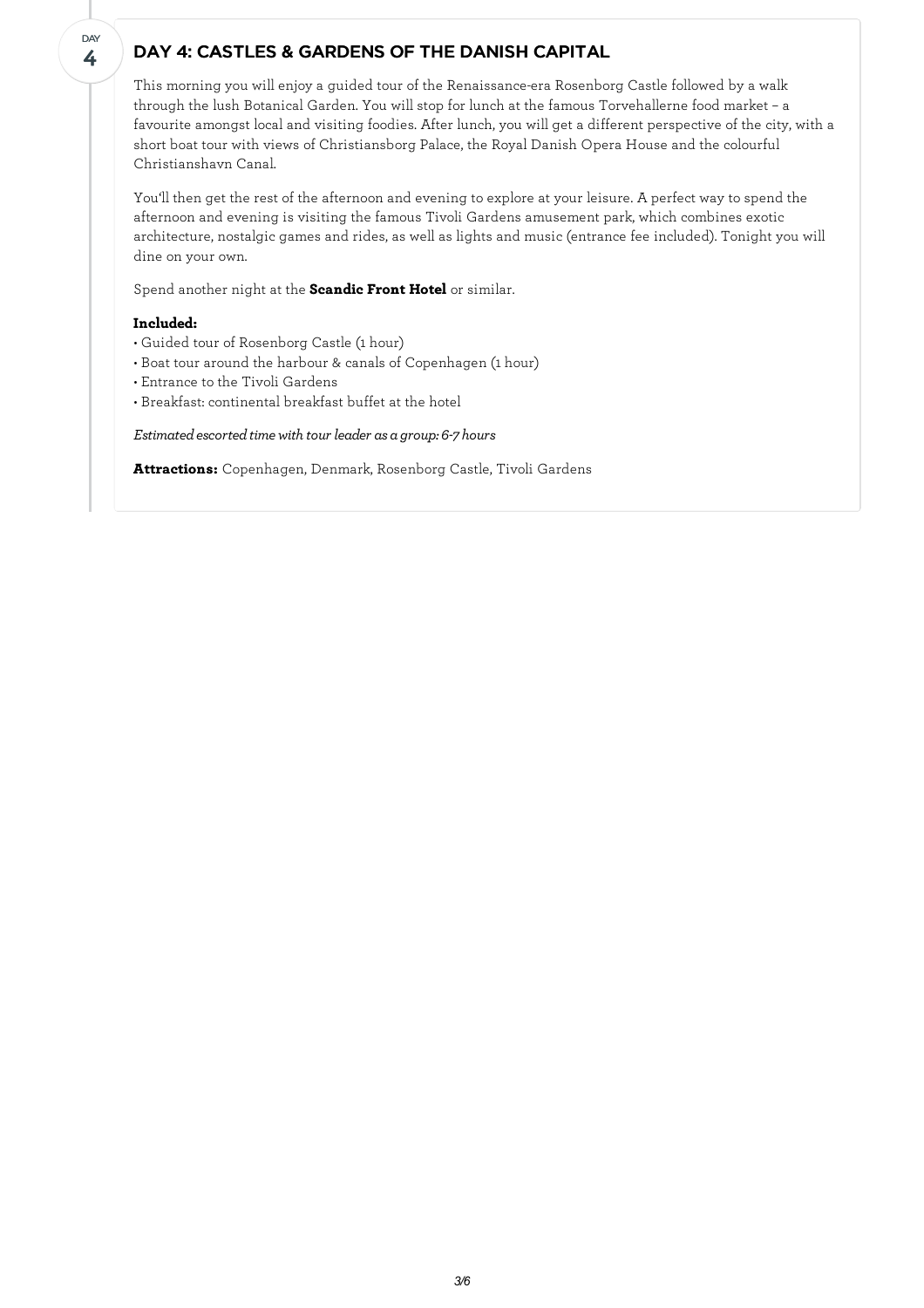## DAY 5: COPENHAGEN & JOURNEY TO NORWAY

Explore the Danish capital on your own this morning. We recommend strolling along Strøget, a central street of Copenhagen renowned for world-class shopping, or relaxing at one of the cafés or restaurants by Nyhavn. If you're up for it, walk up the winding equestrian staircase of the Round Tower (Rundetårn), or, for amazing views of the city, climb the 400 steps to the spiralling steeple of the Church of our Saviour. You can also take this time to take a leisurely stroll along the shoreline to the world famous Little Mermaid statue.

In the early afternoon, the group, along with the tour leader, will board a cruise to Oslo and enjoy a traditional Scandinavian dinner buffet on board. As you sail up the Kattegat Sund to Norway's capital, you can take part in the on-board entertainment or just relax and watch the sunset from the deck.

Spend the night on the **cruise**, in a private cabin with sea view.

#### **Included:**

- Overnight cruise from Copenhagen to Oslo
- Scandinavian dinner buffet onboard the ship
- Breakfast: continental breakfast buffet at the hotel

*Estimated escorted time with tour leader as a group: 2 hours Check-in time for the cruise: 13:15 for departure at 14:15* 

**Attractions:** Little Mermaid, Strøget shopping street

**6** DAY

**5**

**DAY** 

# DAY 6: ARRIVAL IN NORWAY & GUIDED TOUR OF OSLO

Enjoy the views of the Oslo Fjord during breakfast as the ship sails into port. As you disembark, you'll head straight into exploring the Norwegian capital with a local knowledgeable guide.

The bus tour will take you along the famous landmarks of the city. The highlights include the beautiful Vigeland Sculpture Park, filled with over 200 metal and stone artworks, the Royal Palace, Akershus fortress, and City Hall. Tonight you will dine at your leisure.

Spend the night at the **Thon Hotel Opera** or similar.

#### **Included:**

• Guided sightseeing tour in Oslo (4 hours)

• Breakfast: continental breakfast buffet on board the ship

*Estimated escorted time with tour leader as a group: 4-5 hours Cruise arrival time in Oslo: 9:15am* 

**Attractions:** Norway, Oslo, The Royal Palace (Oslo)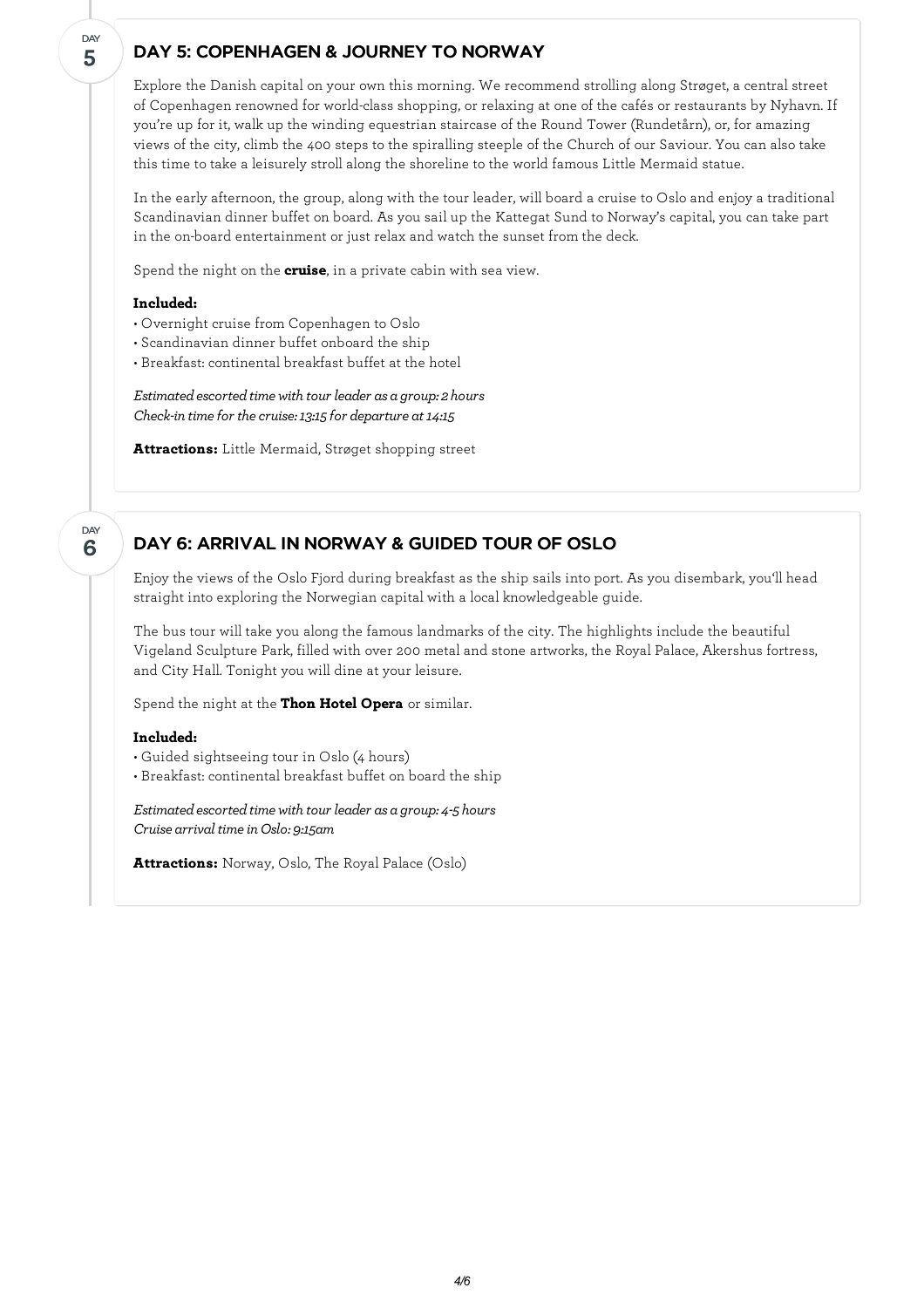## DAY 7: NORWAY IN A NUTSHELL® & FLÅM

After an early breakfast, you will head to Oslo Central Station to start your Norway in a Nutshell® journey towards Bergen. This train ride, ranked amongst the 20 best train journeys in the world, takes you over Norway's mountainous "rooftop" and through charming villages like Gol and Geilo. In Myrdal, you will board the Flåm Railway for an incredible 20 km ride with a 900-metre descent to the beautiful village of Flåm.

In Flåm, you'll have free admission to the Flåm Railway Documentation Centre, located right beside Flåm Station, where you can learn about the construction of one of the world's steepest railway lines. In the evening, the group will dine together at the hotel restaurant.

Spend the night at the **Fretheim Hotel** or similar.

## **Included:**

- Norway in a Nutshell® railway journey from Oslo to Bergen (with a overnight stop in Flåm)
- Luggage transfer from Oslo directly to Bergen
- Dinner at the hotel
- Breakfast: continental breakfast buffet at the hotel

*Estimatedescortedtimewith tour leader as a group: 6-7 hours(including traveltime)*  $Estimated\ travel\ duration: 6\ hours\ total$ 

**Attractions:** Flåm, NORWAY IN A NUTSHELL®

**8** DAY

**7**

DAY

## DAY 8: SPLENDID FJORD CRUISE & MOUNTAINOUS RIDE

You are free to explore Flåm as you wish this morning before the group boards a cruise to continue the journey. The boat tour will take you onto Aurlandsfjord and the World Heritage-protected Nærøyfjord, the narrowest fjord in the world. This is perhaps the most beautiful and wildest arm of the Sognefjord, with its tall mountains, mighty waterfalls and small farms clinging to the steep mountainsides.

On arrival at the pier in Gudvangen, you'll board a coach bus to take you on to Voss, where you will switch onto a train for the last stretch of the journey to Bergen, arriving around 9pm.

Tonight you will dine on your own, eating something light on the train or eating later upon your arrival in Bergen.

Spend the night at the **Zander K Hotel** or similar.

#### **Included:**

- Fjord cruise in Aurlandsfjord to Gudvangen
- Bus transfer from Gudvangen to Voss
- Train from Voss to Bergen
- Breakfast: continental breakfast buffet at the hotel

*Estimatedescortedtimewith tour leader as a group: 5-6 hours(including train travel) Estimated travel duration: 5 hours total including cruise, bus and train* 

**Attractions:** Aurlandsfjord, Bergen, Fjords in Norway, Flåm, Nærøyfjord, Sognefjord